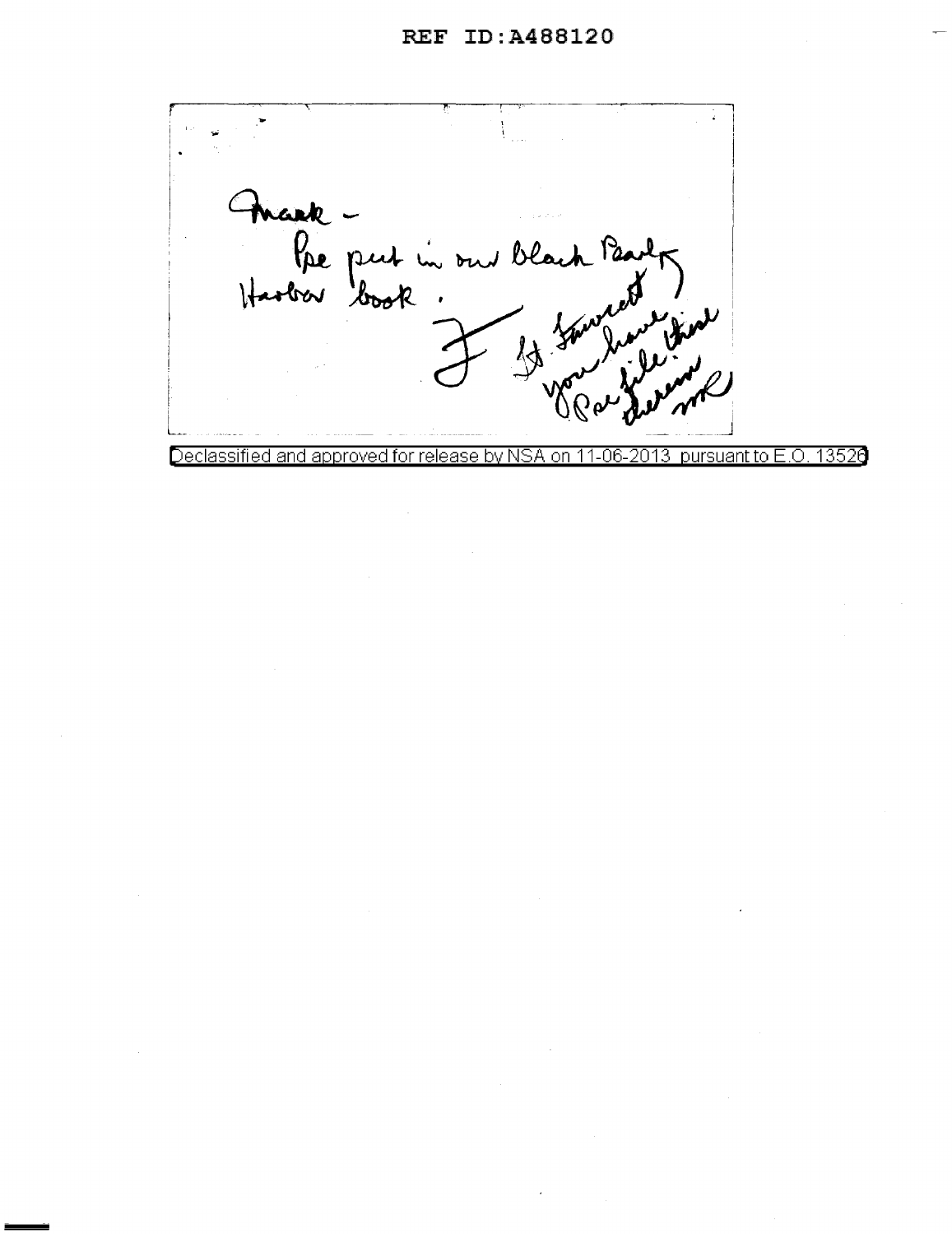$\mathcal{A}^{\mathcal{A}}$ 

 $\mathcal{A}$ 

| Transmission of Secret Radio Messages | е.         |  |
|---------------------------------------|------------|--|
| (MA Report - France)                  | 544-France |  |
|                                       |            |  |
|                                       |            |  |
|                                       |            |  |
|                                       |            |  |

 $\mathcal{L}_{\mathcal{A}}$ 

 $\mathbf{L}^{(1)}$ 

 $\hat{L}$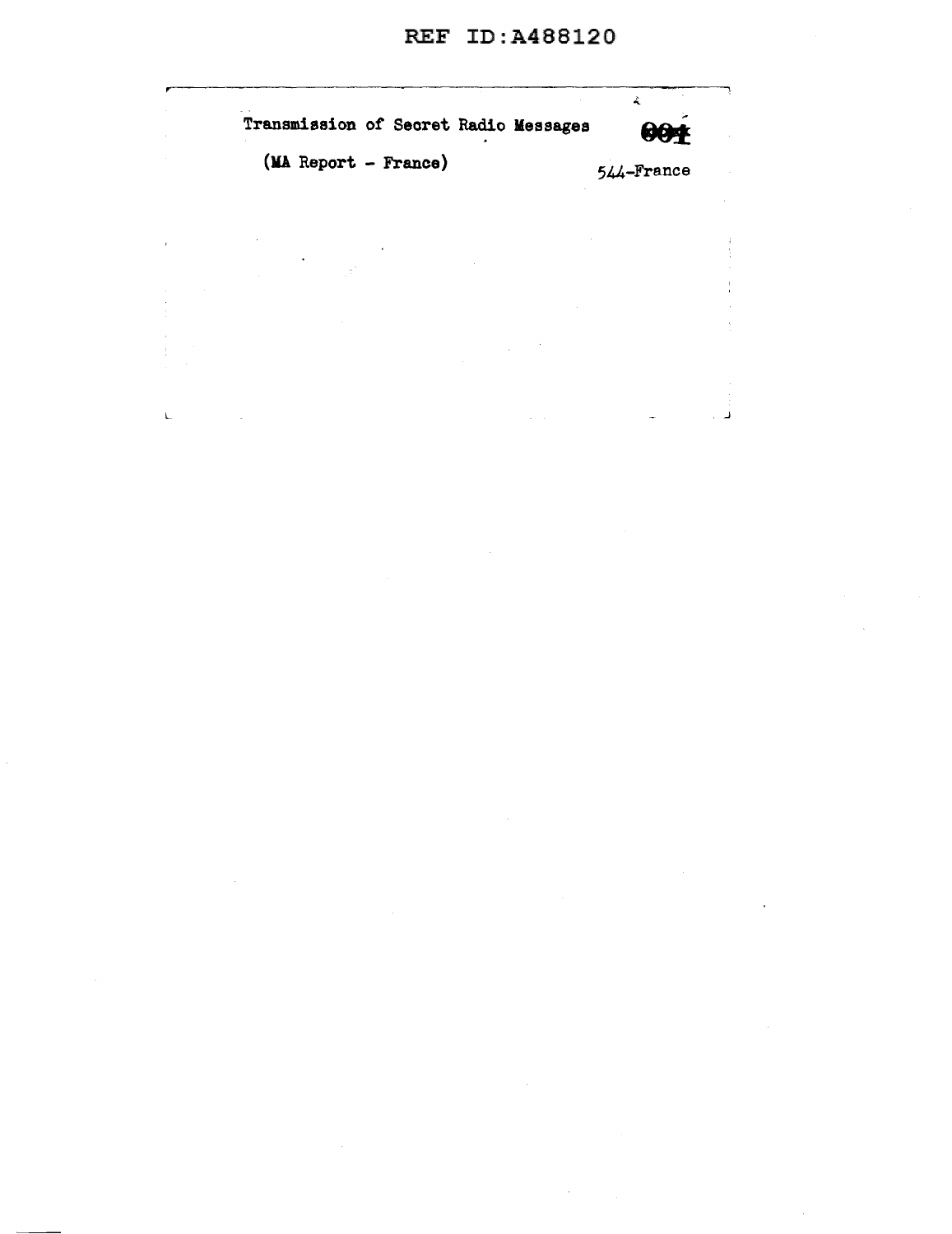

**WASHINGTON 25. D. C.** 

**WIGSS-90** 

Copy or wages - 14

11 March 1946

SUBJEUT: MIS File re Pearl Harbor Inquiry

 $TQ_{\perp}$ Chiof, Widss-93

The attached file of materials pertaining to the 1. Pearl Harbor Investigation was received directly from Lt. Boskey, MIS by the undersigned on 6 March 1946. It constitutes the complete MIS file of material received from ASA relative to the Pearl Harbor Inquiry, and is returned for permanent retention within the Agency.

This material is forwarded to you for file in  $2$ widSS-93 with associated Pearl Harbor material. It consists of the following:

- 1 file folder ("Station  $2$ ") containing:
	- a. List of Pearl Harbor Logs and Indexes Available in ASA.
	- b. Reports and teletypegrams (originals and photostats) pertaining to a. above.
- 1 file folder ("MacArthur Search for Winds") containing cablegrams between MIS and the SSO and CINC, Advance Headquarters at Tokio
- 1 file folder ("Jap Suspicions") containing photostats of translated decodes.
- 1 file folder ("Earlier Messages") containing photostats of translated decodes.
- 1 file folder ("SIS File") containing list of NON-Japanese Messages, Bulletin numbers 13265-27104.
- 1 file folder ("Haruna") containing list and photostats of messages containing the word "Haruna".
- 1 file folder ("Broadcast Schedule") containing photostats of translated decodes.

1 manila folder ("Nos. 901, 902, 907, 910") containing lists and photostats of all material pertaining to these messages.